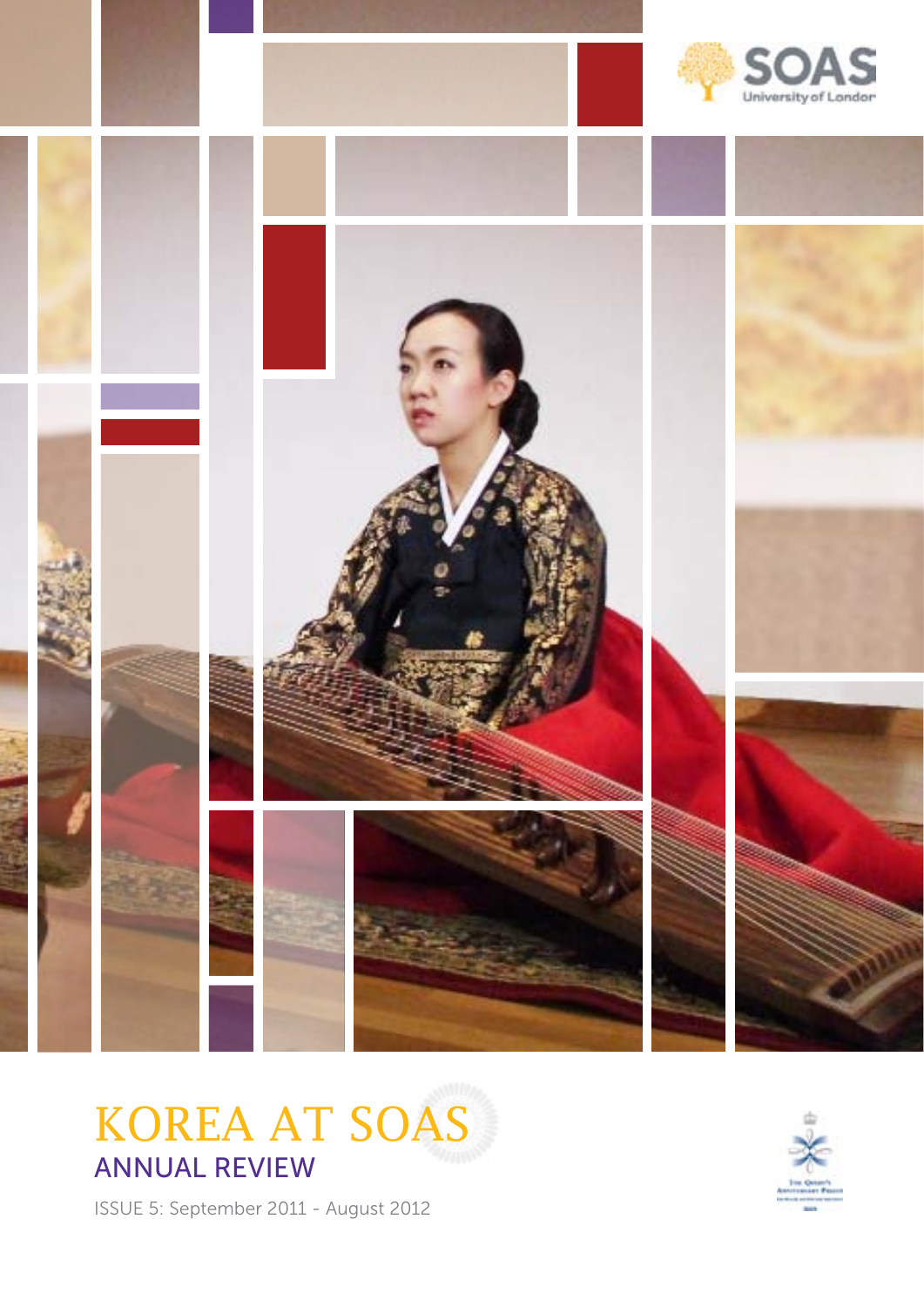SOAS is a college of the University of London and the only Higher Education institution in the UK specialising in the study of Asia, Africa and the Near and Middle East.

SOAS is a remarkable institution. Uniquely combining language scholarship, disciplinary expertise and regional focus, it has the largest concentration in Europe of academic staff concerned with Africa, Asia and the Middle East.

On the one hand, this means that SOAS remains a guardian of specialised knowledge in languages and periods and regions not available anywhere else in the UK. On the other hand, it means that SOAS scholars grapple with pressing issues - democracy, development, human rights, identity, legal systems, poverty, religion, social change - confronting two-thirds of humankind.

This makes SOAS synonymous with intellectual enquiry and achievement. It is a global academic base and a crucial resource for London. We live in a world of shrinking borders and of economic and technological simultaneity. Yet it is also a world in which difference and regionalism present themselves acutely. It is a world that SOAS is distinctively positioned to analyse, understand and explain.





## STUDYING AT SOAS

The international environment and cosmopolitan character of the School make student life a challenging, rewarding and exciting experience. We welcome students from more than 130 countries, and 50% of them are from outside the UK.

The SOAS Library has more than 1.5 million items and extensive electronic resources. It is the national library the study of Africa, Asia and the Middle East and attracts scholars all over the world.

SOAS offers a wide range of undergraduate, postgraduate and research degrees. Students can choose from more than 400 undergraduate degree combinations and from more than 100 postgraduate programmes (taught and distance learning) in the social sciences, humanities and languages with a distinctive regional focus and global relevance, taught by world-renowned teachers in specialist faculties.

SOAS is consistently ranked among the top higher education institutions in the UK and the world. In 2006 SOAS joined the top 20 European universities in the Times Higher Education Supplement rankings, and in 2007 the Guardian listed it again among the top dozen UK universities, which include other University of London colleges (UCL, LSE and King's College) as well as Oxford and Cambridge.

SOAS offers a friendly, vibrant environment right in the buzzing heart of London with the capital's rich cultural and social life on its doorstep.

## **CONTACT US**

We welcome you to become part of the SOAS experience and invite you to learn more about us by exploring our website.

> We look forward to seeing you in the coming year which promises to be as busy and exciting as this year has been.

#### www.soas.ac.uk

Admissions www.soas.ac.uk/admissions/

SOAS Library www.soas.ac.uk/library/

Research www.soas.ac.uk/research/

SOAS, University of London Thornhaugh Street Russell Square London WC1H 0XG





Welcome to the CKS Annual Review of 2011-12. Although the history of Korean Studies at SOAS, of course, goes much further back in time, 2012 celebrates the 25th anniversary of the establishment of the Centre of Korean Studies. This was commemorated with a special lecture held by Professor Emerita Martina Deuchler on April 27, followed by a reception in the Brunei Suite.

I am also very glad to report that thanks to the crucial work of Dr Jaehoon Yeon and other centre members, CKS has been successful in renewing the Academy of Korean Studies Institution Grant (now called "Overseas Leading University Program for Korean Studies") it has held since 2006 for another five years until 2016. The approximately GBP 110,000 received annually will continuously support the research fellowship(s) at the Centre, the MA/PhD student bursary, publication projects and conferences and workshops. The newly appointed research fellow for this academic year is Dr Andrew Jackson.



The Centre has continued its ordinary lecture series as well as the special lecture series for European scholars enabled by the AKS grant. The lectures covered a wide range of topics from North Korea to Korean history and Contemporary Korean culture. The details of topics and speakers covered during the year are available elsewhere in this review.

During the year CKS has also arranged two workshops at SOAS. On 13-14 April Professor Keith Howard organised Past, Present and Future: The Diversity and Distinctiveness of Korean Music and Dance, a two-day international workshop with lectures by renowned scholars and a concert, and on 10 May Dr Andrew Jackson organised Korean film: Years of radical change, a one-day workshop at which renown British scholars in the field critically examined a number of important issues in Korea Cinema.

The following visiting scholars were affiliated with the CKS the academic year 2011-12: Dr Hun Bong Park (Mok-Won University), Professor Heeduk Ra (Chosun University), Professor Byung Woo Sohn (Chungnam National University), Dr Myung Uhn Kim (Seoul National University), Professor Hye-Joon Yoon (Yonsei University), and Professor Myung-In Kim (Inha University).

Finally, I would like to thank Mrs Jane Savory and Miss Rahima Begum at the Centres and Programmes Office for all their hard work over the year and in preparing and producing this annual review.

Anders Karlsson









# Contents

한국학 연구소의 2011-2012학년도 연례보고서 가 나왔습니다. 2012년 소아스(SOAS) 한국학 연 구소가 설립 25주년을 맞이했습니다. 물론 소아 스의 한국학 연구 역사는 이보다 오래 전으로 거 슬러 올라갑니다. 한국학 연구소는 설립 25주년 기념 행사의 일환으로 4월 27일 에메리타 마르 티니 도이츨러 교수의 특별 강연을 개최했고, 강 연 후에는 브루나이 스위트에서 리셉션을 가졌 습니다.

한국학 연구소가 2012년 '해외 한국학 중핵대학' 중 하나로 재선정되는데 중차대한 역할을 한 연 재훈 박사를 비롯, 한국학 연구소 연구원들의 노 력을 치하하는 보고를 할 수 있게 된 점을 기쁘게 생각합니다. 한국학 연구소는2006년에 이어 올 해 '해외 한국학 중핵대학'으로 재선정됨으로써 -<sub>메</sub>--<sub>메</sub>크 난 구국 승규에서 스포 에는 8日스포어<br>2016년까지 향후 5년 간 매년 11만 파운드(한화 약 1억 9,500만원) 가량을 지원받게 됩니다. 이 기금은 한국학 연구소의 연구 지원금과 석•박사 재학생들의 장학금, 출판, 학회 및 워크숍 지원금 등으로 사용하게 됩니다. 2011-2012학년도에는 앤드류 잭슨 박사가 한국학 연구소 연구원으로 새롭게 부임했습니다.

한국학 연구소는 '해외 한국학 중핵대학'의 지원 금으로 진행하는 유럽 학생들을 위한 특별 강의 시리즈뿐만 아니라 일반 강의도 꾸준히 계속해 왔습니다. 한국학 연구소에서 진행한 강의에서는 북한 문제부터 한국 역사, 동시대 한국 문화에 이 르기까지 다방면의 주제가 다뤄졌습니다. 강의 주제와 연사에 대한 자세한 내용은 연례 보고서 에 포함되어 있습니다.

2011-2012 학년도에 한국학 연구소는 소아스 내 에서 두 종류의 워크숍을 개최했습니다. 키이스 하워드 교수가 주관한 '과거와 현재, 그리고 미래: 한국음악과 무용 분야에서의 다양성과 특수성'과 앤드류 잭슨 박사가 주관한 '한국영화: 격동의 시 기'가 그것입니다. 키이스 교수의 워크숍은 4월 -1-1 그것법ㅋㅋ: 시키스 표| 그| 넘그법은 1을<br>13일과 14일 양일간 진행된 국제 워크숍으로, 유 명 학자들의 강연과 콘서트로 이루어졌으며 5월 10일 진행된 앤드류 잭슨 박사의 한국영화 워크 숍은 이 분야에 정통한 저명한 영국 학자들이 한 국영화에 관한 몇 가지 중요한 주제를 비평적으 로 검토하는 자리였습니다.

다음은2011-2012 학년도 한국학 연구소의 방문 학자 명단입니다: 박훈봉 박사(목원대학교), 라희 덕 교수(조선대학교), 손병우 교수(충남대학교), 김명은 박사(서울대학교), 윤혜준 교수(연세대학 교), 김명인 교수(인하대학교).

마지막으로, 연례 보고서 준비와 제작을 포함, 올 한 해 애써주신 한국학 연구소의 직원 제인 세이 브리 여사와 라히마 베이굼 양에게 감사의 말을 전하고 싶습니다.

내년도 올해와 마찬가지로 활기차고 흥미롭게 진행될 것이라는 점을 약속하며 내년에 다시 뵙 겠습니다.

|  | P.4 25 Years of the CKS |  |  |
|--|-------------------------|--|--|
|  |                         |  |  |

- **Centre Members**
- **Members News**
- **AKS Report**
- P.10 Events 2011-2012
- Speaker Biographies
- **Event Reports**
- Honorary Appointments
- Research Students
- Research & Enterprise
- Join the Centre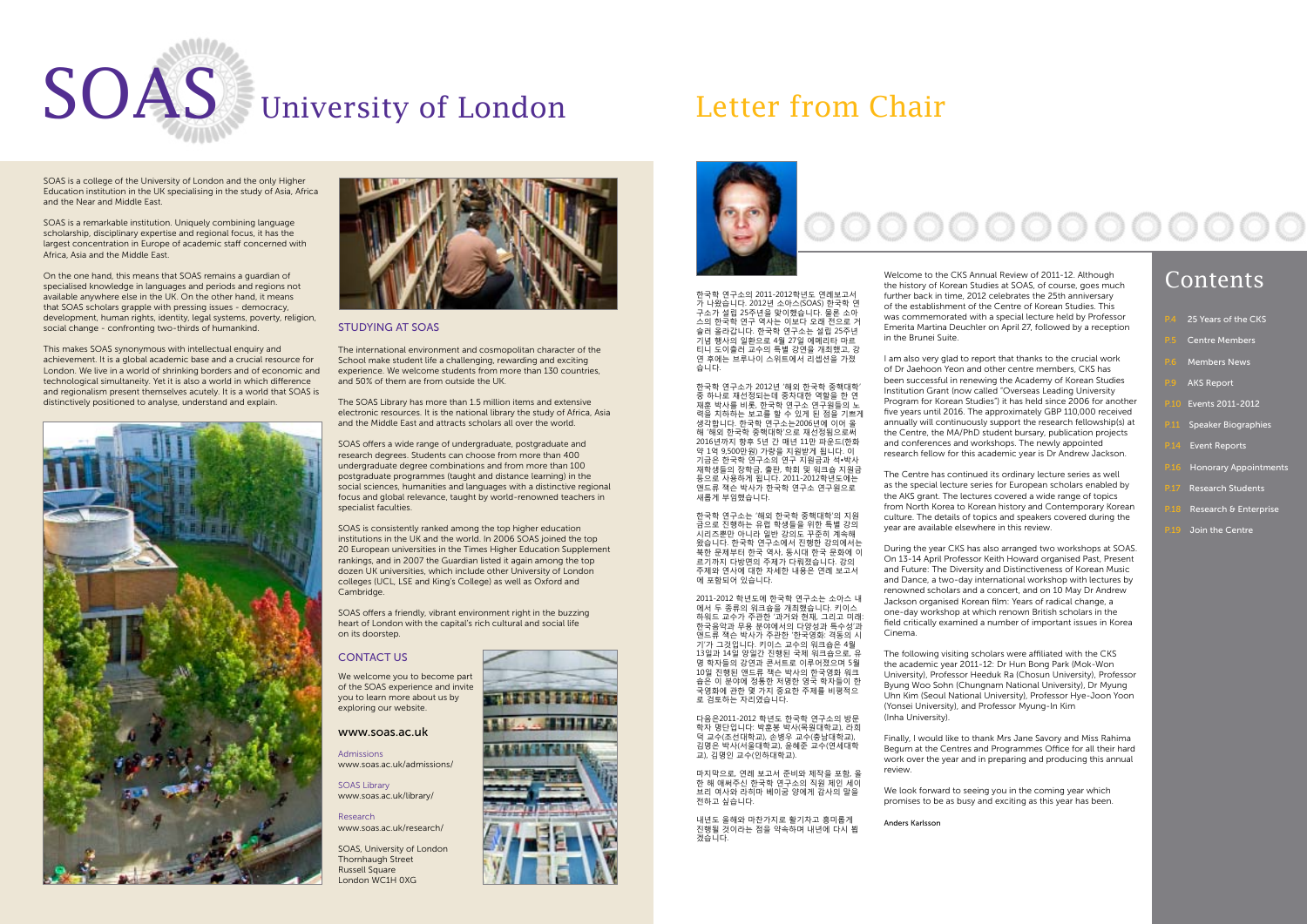

A quarter of a century ago, in 1987, the Centre of Korean Studies was officially launched at SOAS, University of London. Considering the dominance of Chinese and Japanese studies in this School, this was a remarkable turning point in the field of East Asian studies in general. Korean studies were lagging behind China and Japan primarily because of the need of excellent Korean specialists and above all because of the lack of reference works and publications in western languages. There is a limit even for internationally renowned scholars to produce useful and excellent reference works and articles in quantity. A strong academic field can therefore be established only through collective and accumulated research and teaching.

post in Korean history was established. SOAS was able to invite the distinguished historian Martina Deuchler (PhD Harvard) from Zürich to take un this post.

The late William E. Skillend (1926-2010), the pioneer of Korean Studies in this country and Professor of Korean Studies, could be regarded as the founder of Korean Studies at SOAS. In 1977 he initiated the establishment of the Association for Korean Studies in Europe (AKSE), now an important academic organization of Koreanists world-wide through its biennial conference. The first AKSE conference was held at SOAS where Skillend was the sole teacher of Korean language and literature. In fact, Daniel Boucher (later to become professor of Korean literature in Paris) came to London in the 1970s to take his Korean language course with Skillend. In the early 1980s Skillend invited Korean scholars from Korean universities to assist him with language teaching for the growing number of students at SOAS who for various reasons wanted to learn Korean. Understandably, these language assistants from Korea were professors of English literature in universities there. It was in this decade that Korea emerged as a strong economic modern state. The Korean government's interest to promote Korean studies in western universities motivated it to support Korean studies only at the most promising academic institutions in the west. Among European universities, SOAS was the most obvious choice for this financial support because of Skillend's quiet but ceaseless efforts to promote Korean studies in the School. One could say that scholars in Korea respected Edward Wagner at Harvard and Bill Skillend at SOAS as the most distinguished western Koreanists of their generation.

Youngsook Pak (PhD Heidelberg) was asked by Skillend to assist him as Research Fellow in the early 1980s; she taught an advanced course in hanja, Chinese characters used in Korean, besides occasional art history teachings, while also investigating Korean art in European collections, funded by the Korea Research Foundation (KRF). In 1986, with the support of the Korea Foundation (KF), a

Senior Lecturer in Development Studies Department of Development Studies

Lecturer in the History of Korean Art Department of the History of Art and Archaeology

In 1989 Jaehoon Yeon (PhD SOAS) was appointed to teach Korean linguistics. In 1990, when the Department of Art and Archaeology was launched at SOAS, Youngsook Pak established Korean art history at undergraduate and postgraduate levels, thus SOAS became the first academic institution to do so among all western universities. Keith Howard (PhD Belfast) was appointed in ethno-musicology with an emphasis on Korean music. After the retirement of Professor Deuchler in 2002, Anders Karlsson (PhD Stockholm) continued the tradition of teaching and researching of pre-modern Korean history at SOAS, while Korean art history continues to be taught by Charlotte Horlyck (PhD SOAS). With the appointment of Grace Koh (DPhil Oxon) Korean Literature has been added as an essential core subject of Korean Studies in the curriculum of Korean Studies. Recently the young historian Owen Miller (PhD SOAS) has also joined the Centre of Korean Studies as newly appointed Lecturer in Korean Studies at the Department of Japan and Korea, and Andrew David Jackson (PhD SOAS) is a post-doctoral fellow in Korean history. The sheer number of students (258 during the academic year 2011-2012) who are enrolled in Korean courses demonstrates the growing importance of the Korean studies programme in this School.



The significant and vital role of Korean Studies at SOAS was already well recognized by the Korean government in the 1980s and SOAS has been the main beneficiary of Korea Foundation funding for both teaching positions and scholarships for PhD students. For nearly a decade SOAS postgraduate students were awarded Korea Foundation scholarships, the only university among European universities to receive such funding. Now SOAS students must compete with other European candidates for this prestigious scholarship for doctoral research. To ease the situation and to support serious postgraduate students the SOAS-AKS Postgraduate Bursary has been established.

The academic activities organized by the Centre of Korean Studies (CKS) are most numerous during term-time with regular lectures and seminar series given by invited lecturers and visiting scholars. Korean visiting scholars who spend their sabbatical year in London are the

Dr Dae-oup CHANG dc13@soas.ac.uk

#### Dr Charlotte HORLYCK

ch10@soas.ac.uk

# Professor Keith D HOWARD

Professor of Music Department of Music kh@soas.ac.uk

#### Dr Andrew David JACKSON

Research Fellow aj15@soas.ac.uk

Centre of Korean Studies

Lecturer in Critical Media and Cultural Studies Centre for Media and Film Studies

DrJaeho KANG jk71@soas.ac.uk

#### Dr Anders KARLSSON

Senior Lecturer in Korean Department of the Languages and Cultures of Japan and Korea

ak49@soas.ac.uk

#### Ms Fujiko KOBAYASHI

Librarian (Japan and Korea) Library and Information Services

fk2@soas.ac.uk

Dr Grace KOH Lecturer in Korean Literature Department of the Languages and Cultures of Japan and Korea gk5@soas.ac.uk

Dr Tat Yan KONG Reader in Comparative Politics and Development Studies Department of Politics and International Studies yk2@soas.ac.uk

Mrs Kyung Eun LEE Senior Lector in Korean kl14@soas.ac.uk

Department of the Languages and Cultures of Japan and Korea

Dr Owen MILLER Lecturer in Korean Studies Department of the Languages and Cultures of Japan and Korea om4@soas.ac.uk

Dr Isolde STANDISH is16@soas.ac.uk

Senior Lecturer in Film and Media Studies Centre for Media and Film Studies

Dr Jae Hoon YEON jy1@soas.ac.uk

Reader in Korean Language and Linguistics Department of the Languages and Cultures of Japan and Korea

## CENTRE MEMBERS



members of the Centre and give one public lecture during this time. Their invited lectures on their current research further enhance and enliven academic activities of the Centre. Conferences and workshops organized by the academic members of CKS are also regularly held which draw students and colleagues and interested members of the public. Thematic workshops on Korean art organized by Charlotte Horlyck have been very successful. She has invited specialists from Korea and worked with the British Museum curator Sascha Priewe. Grace Koh also organized literature and translation workshops with Korean writers and scholars. In addition to these activities each member of CKS is internationally known by his or her publications, thus drawing postgraduate students to SOAS from all over the world. Likewise the graduates who were trained by professors of Korean studies at SOAS are themselves now working as academics in various universities in Europe, Australia, and America.

The importance of the Centre within the School on the one hand and its international standing on the other hand must be emphasized. The growth of Korea as a world economic power and her long history, civilization, and cultural innovation are recognized by the increasing number of students who want to study Korean language and relevant subjects. This vital aspect increases the reputation of SOAS as a unique academic institution in the world. Equally, SOAS is the only European university to teach such a variety of Korean subjects as have been mentioned above (language, literature, history, art history, music, politics and economics). Several CKS academics are scholars pursuing research in the premodern period, which has become more and more of a rarity in the contemporary academic field. This tradition should be maintained: without a profound knowledge of the past, the understanding of the present will be inevitably shallow.

As for the future of CKS at SOAS, it is advisable to establish long-term funding to overcome any occasional funding difficulties and to continue to attract excellent students to SOAS. We have to learn from North American universities where the wealthy universities draw the majority of their funding from endowments provided by past graduates and former members of staff, who enjoy continuous recognition by their alma mater and former employers. The Centre of Korean Studies can only flourish with the support by the School and efforts made by both present and past students and academics.

#### Youngsook Pak

- Former Chairman of the Centre of Korean Studies, Emerita SOAS KF Distinguished Visiting Professor Yale University
- $(2007 2008)$ **GC CUNY Visiting Professor (2012)**
-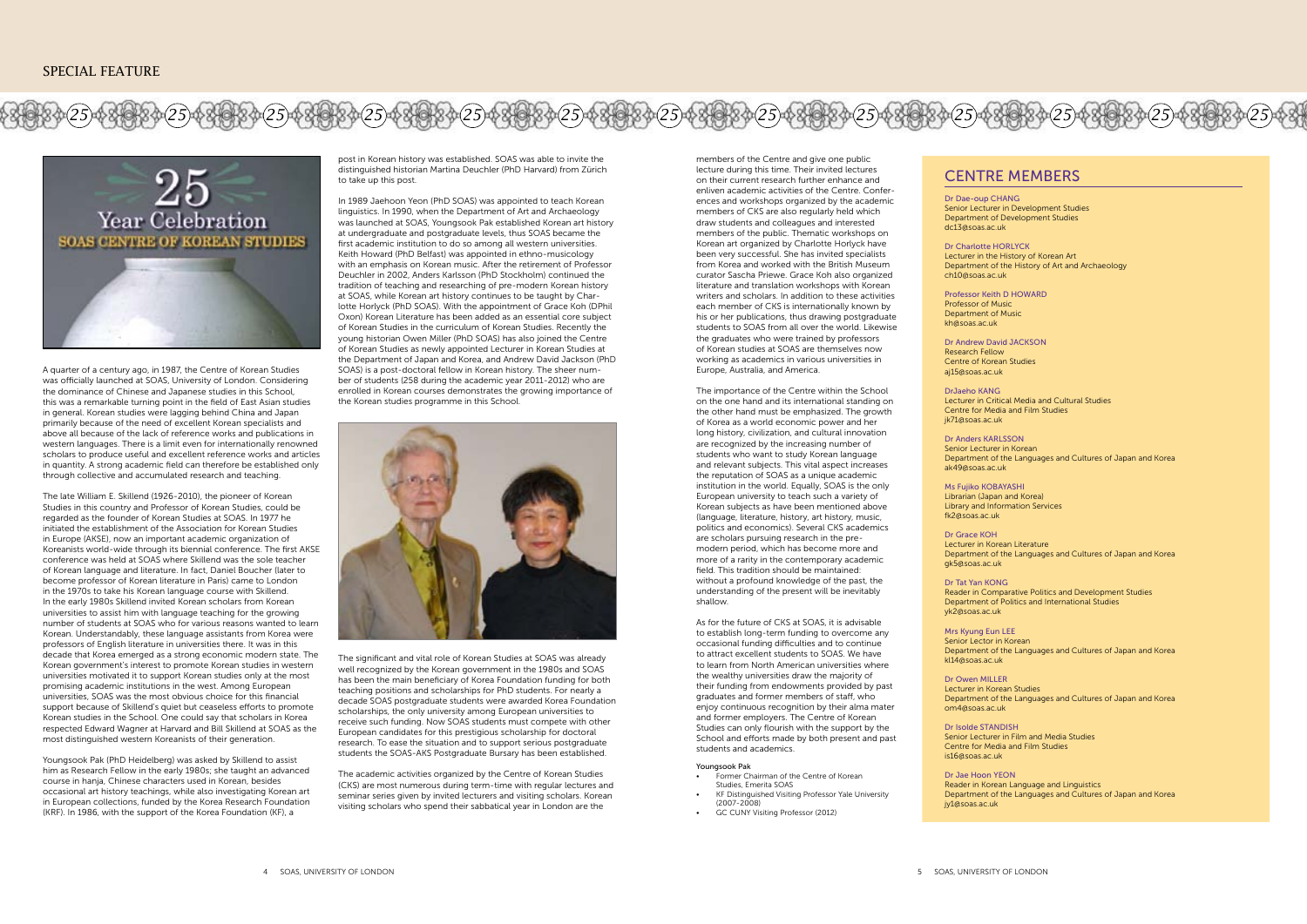Dr Andrew David JACKSON **Research Fellow** Centre of Korean Studies



**Dr Dae-oup CHANG**<br>Senior Lecturer in Development Studies Department of Development Studies

Over the past year, Andrew Jackson has been Korea Foundation Post-doctoral Fellow at the Oriental Institute, Oxford University where he is turning his dissertation into a publishable monograph. He has been involved in several talks and workshops at various academic events. In September 2011, he presented "Did regional discrimination lead to the Musin rebellion of 1728?" to the KSGSC (Korean Studies Graduate Students Convention) annual conference in Paris, France. In October 2011, he presented a paper entitled: "Histories in stone: An analysis of the function of the Musin monuments (pimun)," at the History as Social Practice: Unconventional Historiographies of Korea Workshop, at the University of Leiden, Holland. In January, Andrew presented: "Regions and rebellion: the case of the 1728 Musin rebellion," at the British Society for Eighteenth-Century Studies 2012 Annual Conference, St Hugh's College, Oxford. In April, Andrew was invited by Dr Martin Peterson to lead a week-long workshop entitled: "Understanding Late-Chosŏn Rebellion: comparison and theory," at the University of Copenhagen. In May, Andrew organised and chaired a day-long Korean cinema workshop at SOAS, entitled: 'Korean Film Years of Radical Change,' and he presented "Cinematic representations of the Korean War in Pak Kwangsu's To the Starry Island and Yi Kwangmo's Spring in my Hometown: a re-evaluation," at the Oriental Institute, Oxford University.

Dae-oup Chang has been writing on the neoliberal rise of East Asia and reformulation of labour relations in the region. He presented various papers on the issue at the Historical Materialism Annual Conference, York University, UK and Gyeonsang National University in South Korea. He also presented a paper on migrant workers in East Asia at Gyeongsang National University, South Korea. He has been participating in a ESRC-DFID funded project "Working Poor in China and India" which investigates labour conditions in garment and construction sectors of China and India.

#### PUBLICATIONS

Chang, Dae-Oup, 'Neoliberalism, Trade Union Response, and the Transformation of the Korean Labour Movement.' In: Gall, G and Hurd, R and Wilkinson, A, (eds.), *International Handbook on Labour Unions: responses to neo-liberalism*. London: Edward Elgar. November, 2011

Chang, Dae-oup, '민주노총의 대안 세계화 이념: 신자유의주의에 대한 대응과 국제연대 그리고 사회운동 노조주의를 중심으로' in Seongjin Jeong (ed.) 한국의 대안세계화운동 이념 (*Ideas of Alter-globalization Movements in Korea*), Seoul, Hanul. 25 June 2012.

Professor Keith HOWARD Professor of Music Department of Music



Keith Howard has given presentations to conferences in the UK, America and Korea. Presentations of his research have included seminars at the University of Western Australia, University of Sydney, Adelaide University, Griffith University, University of Aberdeen, University of Oxford and North London Collegiate School. He has also been active in providing media commentary, particularly following the death of Kim Jong Il in North Korea.

#### PUBLICATIONS

Keith has completed two edited volumes during the academic year. The first, *Music as Intangible Cultural Heritage: Policy, Ideology, and Practice in the Preservation of East Asian Traditions*, will be published in September (Farnham: Ashgate, 2012; 283pp; ISBN 978-1-4094- 3907-3 (hbk); 978-1-4094-3908-0 (ebk)).

The second, co-edited with Lauren Gorfinkel, was published as *Asian Musicology Vol.19*, in May, and is titled 'Preserving Tradition, Facing the Future: Conservation and Innovation in Chinese Music' (Seoul: Chungang University, 2012; 181pp; ISSN 1229-9413). His articles have included 'Redefining Koreanness: North Korea, musicology, ideology, and "improved" Korean instruments', in Rudiger Frank, editor, *Exploring North Korean Arts:181–91*. (Vienna: Universität Wien/MAK; 2011; ISBN 9 783869 842141), and 'SamulNori: Drums (and gongs) of Affection', in *The World of Music* (new series), 1/1 (2012): 15–35 (ISSN 0043-8774).



Dr Grace KOH Lecturer in Korean Literature Department of the Languages and Cultures of Japan and Korea



#### **TALKS**

Grace Koh was invited to participate in the International Communication Foundation (ICF) Korean Literature Colloquium at Seoul National University in August, and the 4th North American Workshop on Korean Literature (NAOKOL) at the University of Michigan, Ann Arbor in October. In April and May, she was invited to the Department of East Asian Studies at Cambridge and the Oriental Institute at Oxford to deliver a lecture entitled, "Between Contiguity and Mediation: Discursive Modalities of Nineteenth Century Korean and British Travel Literature," based on an edited volume which is in the final stages of completion. In June, she served as a consecutive interpretor for Korean artist Lee Bul's lecture at the Hayward Gallery's Wide Open School; participated as a guest speaker at a subject enrichment session (Korean literature) at the North London Collegiate School (NLCS); and facilitated a Korean literature workshop at the Korean Cultural Centre (KCC), with Agnita Tennant and Korean poet Ra Heeduk (CKS Visiting Scholar 2012).

#### PUBLICATIONS

Breuker, R., G. Koh and J. B. Lewis. 'The Tradition of Historical Writing in Korea,' S. Foot and C. F. Robinson, eds. *The Oxford History of Historical Writing*, Volume 2 (400-1400). Oxford: Oxford University Press, 2012. (in press)



#### Dr Anders KARLSSON

Senior Lecturer in Korean Department of the Languages and Cultures of Japan and Korea Chair, Centre of Korean Studies



As the Chair of CKS Anders Karlsson represented SOAS at the eight graduate student conference of the Worldwide Consortium of Korean Studies Centers held at Korea University in Seoul, 4-7 July 2012.

#### TALKS

"'Must we really cut people's toes off to uphold the law?': Confucian Statecraft, Punishment and the Body in Chosŏn Korea", paper presented at the 2012 Annual AAS Conference, Toronto 15-18 March.

"Law and the Body in Chosŏn Korea", paper presented at Heritage of Humanity: Tasan's Schematics for a Liveable World, a three-day international conference held in Seoul 5-7 July 2012 to celebrate the 250th anniversary of the birth of Tasan Chŏng Yagyong.

#### PUBLICATIONS

In the autumn of 2011 Anders Karlsson published two translations of Korean contemporary literature into Swedish: *Hwang Sok-yong's The Old Garden and Han Malsuk's Hymn of the Spirits.* 



Department of the History of Art and Archaeology



During the academic year of 2011/12, Charlotte Horlyck continued her research and teaching activities. Funding from CKS/AKS has enabled her to embark on a research project on Koryŏ period bronze artefacts, including mirrors and openwork ornaments. In the spring she surveyed several such pieces in the British Museum, and she continued this research over the summer in Seoul. She gave several talks on Korean material culture at different venues throughout the year, including the Fifth Worldwide Conference of the Society for East Asian Archaeology (SEAA), held in Fukuoka, Japan, where she gave a paper titled "Unearthing and Collecting Korea's Past (1880- 1940)." In the next academic year of 2012/13, Charlotte will be teaching a new MA course on modern and contemporary Korean art.

#### **TALKS**

'Korean architecture and the role of geomancy,' lecture given for The Bristol Society for the Arts of Asia, Bristol University (October 2011).

'Funeral figurines and other aspects of traditional Korean culture,' lecture given at Goldsmith College, University of London, (November 2011).

'Unearthing and Collecting Korea's Past (1880-1940),'at Fifth Worldwide Conference of the Society for East Asian Archaeology (SEAA), Fukuoka, Japan (June 2012).

### PUBLICATIONS

(2011). 'Korean Bronze Mirrors', TAASA Review, vol. 20, no. 2, September.

(2011). 'Questioning the role(s) of Chinese mirrors in early Korea', in (ed.) Lothar von Falkenhausen, *Bronze Mirrors in the Cotsen Collection*, Cotsen Archaeological Press, pp. 160-169.

(2011). 'An inlaid mirror in the Cotsen collection', in (ed.) Lothar von Falkenhausen, B*ronze Mirrors in the Cotsen Collection*, Cotsen Archaeological Press, pp. 120-129.

(2012). Book Review: *Korean Buncheong Ceramics from Leeum*, Samsung Museum of Art. By Soyoung Lee and Seuncg-chang Jeon. New York: The Metropolitan Museum of Art, 2011. The Journal of Asian Studies, Volume 71, Issue 02, pp. 563-565.

(2012). 'Gilded Celadon Wares of the Koryŏ Kingdom (918-1392 CE)', Artibus Asiae (in press).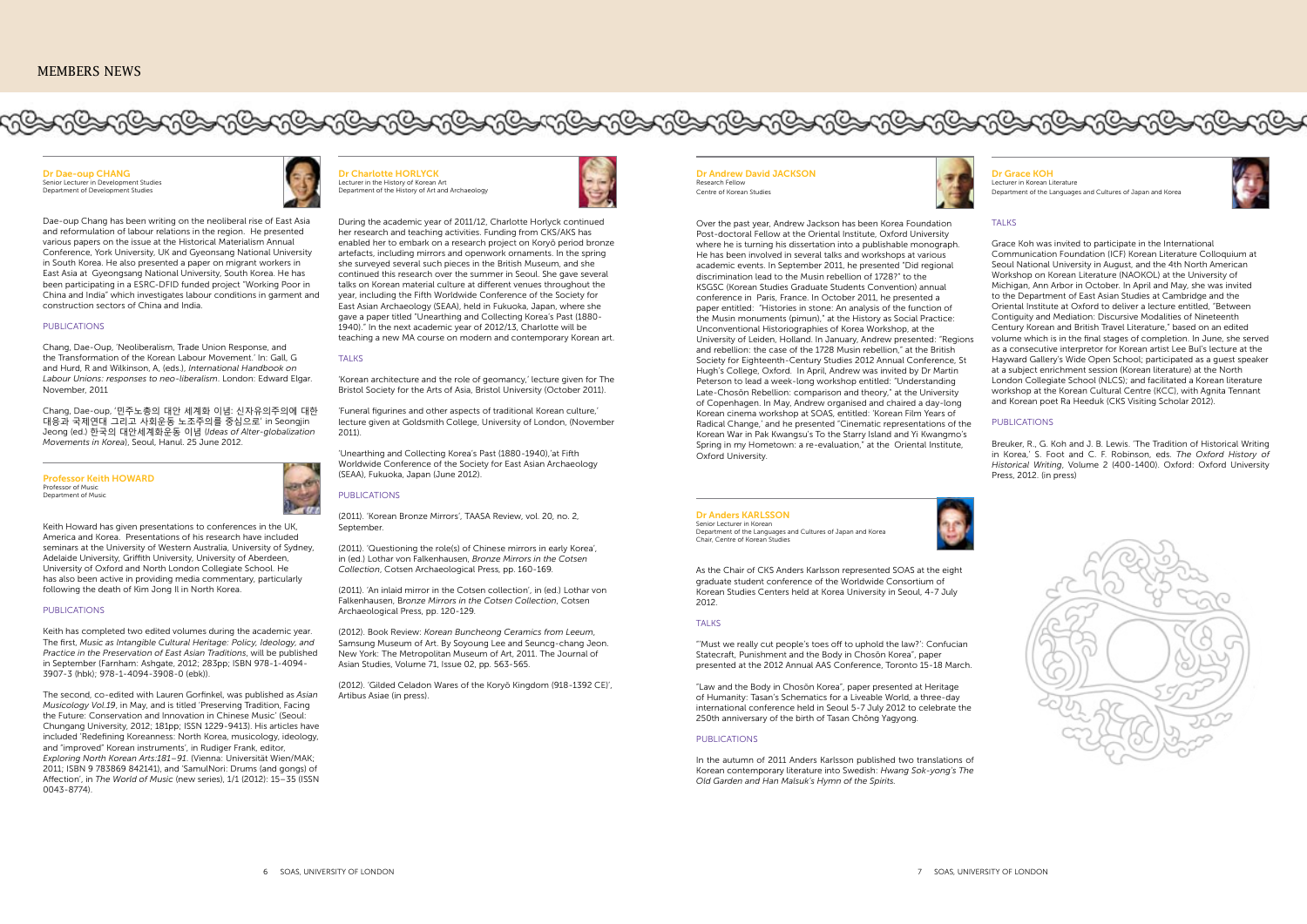#### Dr Owen MILLER Lecturer in Korean Studies

Department of the Languages and Cultures of Japan and Korea



In October 2011 I participated in a two-day conference at Leiden University under the theme: "History, Memory and the Politics of Memorialization in Contemporary Korea", where I presented a paper on Korean debates over the 'Asiatic' nature of Korean history.

#### PUBLICATIONS

Miller, Owen. "The historiography of Chŏn Sŏktam in the Liberation Period: Marxist historiography in the transition to modern nation state(s)." (Book chapter in Korean). Seoul: Chaekkwa hamkke, 2011.

# AKS Korean Studies Grant: Overseas Leading University in Korean Studies: 2011-2016

Project Implementation for 2011-12 Period Project Goals & Original Project Plan

In 2011, SOAS was selected as beneficiary of the Overseas Leading University of Korean Studies after having successfully completed the Academy of Korean Studies Institution Grant Programme for a five year period from 2006 to 2011. This grant will be running for another five years from 2011 to 2016, and we are very proud that SOAS is one of the only two Universities that have secured this grant twice consecutively. The grant will allow the Centre to significantly expand its manpower and infrastructure, its research programme, its worldwide profile and its event calendar. Specifically, the plan for the second grant covers the following areas:

- 1) Development of research manpower
- 2) Centre of Korean Studies Seminars
- **Organization of Conferences and Workshops**
- 4) Development of curriculum materials and research publications
- 5) Support for Postgraduate Students
- 6) Publication of Seminar and Conference/Workshop Papers

#### The details of project implementation so far are as follows: 1)Development of research manpower

- a) the development of up-to-date, authoritative language textbooks to meet the needs of teachers of Korean language and literature in Western universities:
- b) the development of reference materials on Korean idiomatic expressions for teachers or learners of Korean;
- $\overline{c}$ ) an edited collection of articles investigating the political economy of East Asia from the Meiji Restoration to the present day.

The research manpower in the SOAS Centre of Korean studies has been augmented by the creation of one full-time research fellow who is engaged on book projects outlined below, and on the development of new courses at undergraduate level. Thanks to the AKS grant, Dr. Andrew Jackson was appointed as Research Fellow at the Centre from October 2011.

#### 2) Centre of Korean Studies Seminars

During the last academic year, a total of sixteen lecturers were invited from leading European academic institutions as well as Australia, the United States and Korea.

The institutions include Bonn University, Leiden University, the University of Copenhagen, the University of New South Wales. In addition, the Centre of Korean Studies was honoured to have a special lecture from Professor Martina Deuchler on the occasion of the twenty-fifth anniversary celebration of the foundation of the Centre of Korean Studies.

## 3) Organization of Conferences and Workshops

The following workshops have been held during the last year: a) Past, Present and Future: The Diversity and Distinctiveness of Korean Music and Dance

Under the leadership of Keith Howard, the centre held a workshop on Korean music on the 13th and 14th April 2012.

For more details, visit p14

b) Korean film: Years of radical change

Under the leadership of Andrew David Jackson, the centre held a workshop on Korean film on the 10th May 2012.

For more details, visit p15

4) Development of curriculum materials and research publications During the last academic year, centre teachers have been engaged in several different projects including:

2012. 'A functional-typological study on Korean relative clauses' lin Korean], Journal of Korean Linguistics. Vol. 63: 413-457.

## THE ACADEMY OF

#### 5) Support for Postgraduate Students

To facilitate potential Korean studies postgraduate students, over the past five years we have set up the SOAS-AKS Postgraduate Bursary. The bursary, valued up to £5,000, is used to cover the cost of tuition fees. Living costs are not available as part of the award



After the signing ceremony at SOAS, (from left) Dr Andrew Jackson, Dr Owen Miller, Dr Jaeoon Yeon, Professor Graham Furniss, Professor Chungkil Chung, Professor Heeyoung Kwon, Dr Anders Karlsson, and Dr Charlotte Horlyck

and the bursary is not renewable. Candidates are assessed on academic merit. Programs eligible for the bursary include MA Korean Studies, MA Korean Literature, MA History of Art (Korean pathway) and other Korea-related postgraduate programmes.

#### 6) Publication of Seminar and Conference/ Workshop Papers

Over the past six years, SOAS has held as many as 61 seminars. In addition to this, over 300 papers were presented at various workshops and conferences. To provide a lasting record of the ground-breaking and thought-provoking research that has been presented, we have endeavoured to obtain copies of these papers from the speakers and publish them. To date, twenty one papers have been published online in the SOAS-AKS Working Papers in Korean Studies and we plan to select the best papers from the online working papers to be published in a regular edited book.

Jaehoon Yeon (Project Director)

Dr Jaehoon YEON Pader in Korean Language and Linguistics Department of the Languages and Cultures of Japan and Korea



Dr Yeon has been elected as a President of European Association of Korean Language Education from April 2012 for the term of 4 years. He has been promoted to Professor of Korean Language and Linguistics with effect from 1st September 2012.

#### PUBLICATIONS

2011. A Typological Study on Korean Grammatical Constructions [in Korean] Seoul: Thaehaksa. 271pp

2012. 'Korean Dialects: A general survey' in N. Tranter. (ed.) The Languages of Japan and Korea. Routledge Language Family Series. London and New York: Routledge. pp.168-186.

## Academy of Korean Studies (AKS) Postgraduate Bursary

The Academy of Korean Studies has generously provided SOAS at least two bursaries for students undertaking a postgraduate Korean Studies programme.

The bursary, currently valued at the UK/EU tuition fees rate up to a maximum of £5,000, may only be used towards the cost of tuition fees. Living costs are not available as part of the award. The bursary is for one year only.

#### The grant reciepient for 2011-12 was Ms Kamila Niekoraniec (MPhil)

For more information, please visit: www.soas.ac.uk/koreanstudies/awards--grants

## About the AKS





The Academy's research achievements are now widely used as a basis of a new momentum towards a promising future of the country as well as the academic world. In order to take Korea beyond its fulfilled dream of becoming a developed country to a country with mature social environment as well as economic prosperity that can be a new example for others to follow, we believe a new, advanced values established upon the Korean cultural identity should be settled. The AKS will do its best to indicate desirable directions for the country through the academic studies that it carries out, with the focus on shedding light on the country's past, present, and future, and to provide a venue for academic learning that will lay the theoretical basis for a country with mature values whose cultural prestige matches its industrial development.

Chung Chung Kil 15th President Academy of Korean Studies

Since its establishment in 1978, the Academy of Korean Studies (AKS) has made conspicuous achievements in the field of Korean studies by conducting in-depth research and education on Korean culture. Thus, it has grown as a prominent academic research institute that attracts attention both in and out of the country.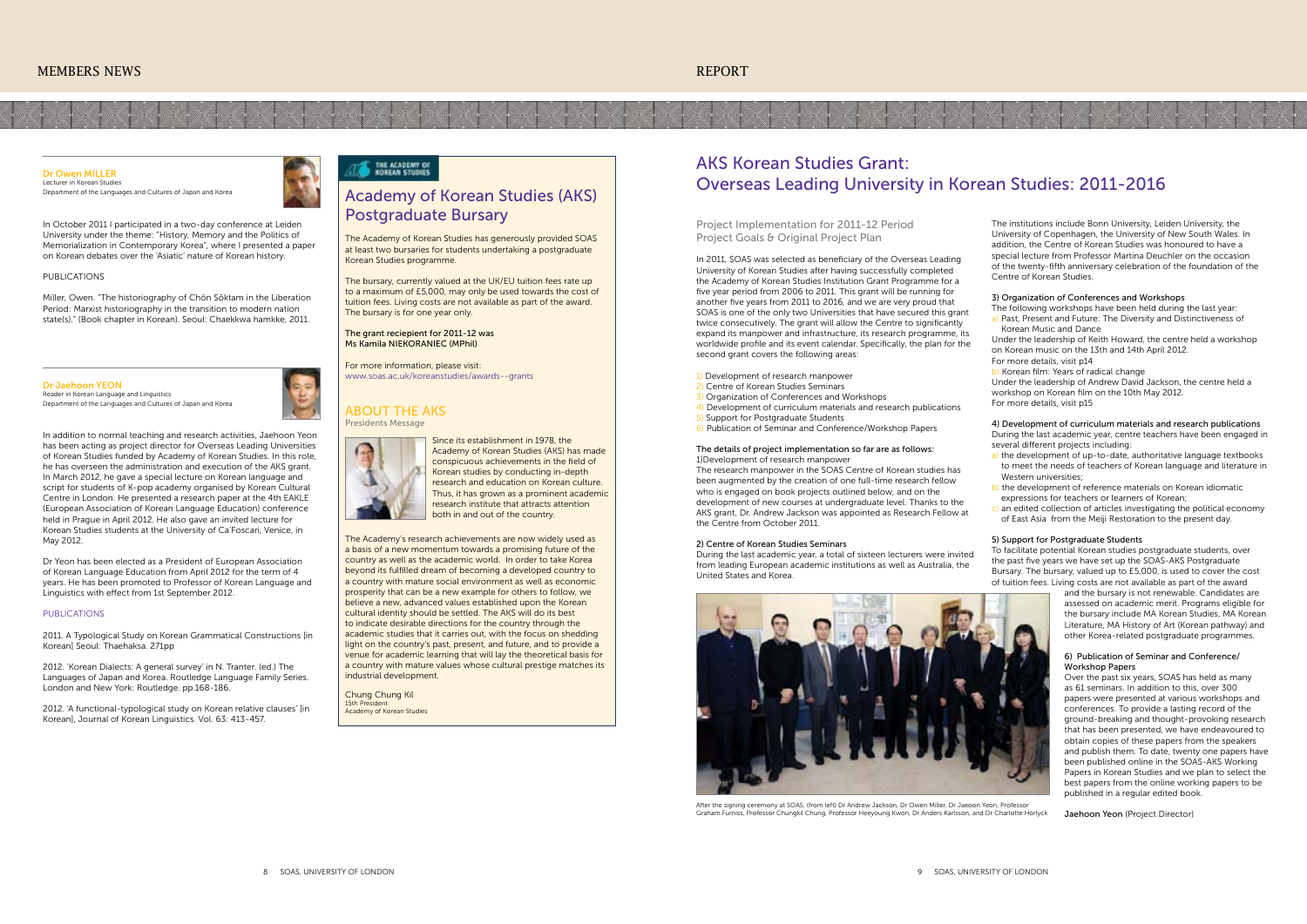#### Seminar Series

#### 8 September 2011

Dr Gregory N. Evon (Senior Lecturer in Korean Studies The University of New South Wales) Censoring the Mind and Hand: Competing Literary Orthodoxies in Eighteenth-Century Korea

#### 11 October 2011

Professor Wayne Patterson (St Norbert College, Wisconsin) Maritime Customs and Chinese Imperialism in the 1880s: A New Look at Korea's 'Chinese Decade.'

#### 21 October 2011

Naoko Shimazu (University of London) Publicising Colonies: 'Korea' and 'Koreans' in NIPPON

#### 28 October 2011

Hye-Joon Yoon (Yonsei University/SOAS) Torn Between Two Lovers: The Task and Risk of Translating Korean Classical Literature into English

#### 18 November 2011

Youngsook Pak (SOAS, University of London) Folk Painting (Minhwa) -Case Study of Choson Chaekkado cum Chaekkori

#### 25 November 2011

Martin Petersen (University of Copenhagen) A New Deal: comic story representations of food issues in post-famine North Korea

#### 13 January 2012

#### **Concert** 13 April 2012

Andray Abrahamian (University of Ulsan) Prospects for the DPRK's Development in the Short to Medium Term

#### 26 January 2012

Professor Kang Nae-hui (Chung-Ang University, Seoul, Korea) The Vacillation of Culture in Neoliberal South Korea

#### **Conference** 10 May 2012

Chairs: Dr Andrew Jackson (SOAS), Dr Isolde Standish (SOAS), Dr Chris Berry, Dr Yeon Jae-hoon (SOAS) Speakers & Title

• Dr Colette Balmain (Coventry University)

- Dr Julian Stringer (University of Nottingham)
- Dr Jinhee Choi (King's College, University of London)
- Kim Seung-ho, the National Father: The South Korean Home
- Dr Chi-yun Shin (Sheffield Hallam University,
- Dr Mark Morris (Cambridge University)

#### 3 February 2012

Dr Codruta Cuc (Babeş-Bolyai University in Cluj-Napoca) Heritage Sites in South Korea: Memorializing the Mythical Founders of the Ancient States

#### 16 February 2012

The P'yongyang Project Introducing the P'yongyang project

24 February 2012 Professor Albrecht Huwe (Universität Bonn) New Studies about Hunmin chongum

Dr Gregory N. Evon (Senior Lecturer in Korean Studies, The University of New South Wales) Censoring the Mind and Hand: Competing Literary Orthodoxies in Eighteenth-Century Korea

#### 2 March 2012

Professor Boudewijn Walraven (Editor, Sungkyun Journal of East Asian Studies/ Leiden University) Kasa as a means of communication

#### 9 March 2012

Dr Seung-young Kim (Univeristy of Sheffield) Rise and Fall of the U.S. Trusteeship Plan for Korea as Peace-maintenance Scheme, 1941-1945

#### Symposium 13-14 April 2012

#### Past, Present and Future: The Diversity and Distinctiveness of Korean Music and Dance

Keynote Lecture: Professor Joshua Pilzer (University of Toronto) Song in the Lives of Korean Survivors of the Japanese "Comfort Women"

#### Music from Korea, Past and Present

Yu Ji-young, Shin Ju-hee, Nami Morris, Hyelim Kim, Keith Howard Kayagŭm zither, taegŭm flute, changgo drum, and Chindo puk ch'um drum dance

#### 27 April 2012

25 Year Celebration: SOAS Centre of Korean Studies

### Korean film: Years of radical change

## SEMINAR SPEAKERS' BIOGRAPHIES



## 8 September 2011

Dr Gregory N. Evon studied in the USA and Australia, where he completed his PhD in 2000 at The Australian National University. Since 2001, he has taught at The University of New South Wales, Sydney, Australia. His research focuses on Korean classical and modern literary and intellectual history. He has published on the role of literature in Korean Buddhism and nationalism, Chinese classical poetics and literary theory in the works of Yi Kyubo (1168-1241) and Kim Sisŭp (1435-1493), and ideas about language and their influence on print technology and publication in pre-modern Korea. More recently, he has focussed on the broader East Asian political and intellectual context of Korean debates over literary genre in the late eighteenth and early nineteenth century.

#### 11 October 2011

Professor Wayne Patterson (St Norbert College, Wisconsin) Maritime Customs and Chinese Imperialism in the 1880s: A New Look at Korea's 'Chinese Decade.'

Dr Wayne Patterson, professor of history, has been a member of the faculty of St Norbert College, USA, since 1977, specializing in the history of East Asia. His Ph.D., also from the University of Pennsylvania, is in International Relations, with a concentration in modern East Asian history. The recipient of four Fulbright Fellowships, Dr. Patterson has authored or edited thirteen books on modern Korea and Japan, and is the recipient of the Donald B. King Outstanding Scholar Award.

#### 21 October 2011

Dr Naoko Shimazu (University of London) Publicising Colonies: 'Korea' and 'Koreans' in NIPPON

Naoko Shimazu is Professor of History, Department of History, Classics and Archaeology, University of London. Her main publications include Japanese Society at War: Death, Memory and the Russo-Japanese War (Cambridge, 2009), Nationalisms in Japan (editor, Routledge, 2006), Japan, Race and Equality (Routledge, 1998). She is a Fellow of the Royal Historical Society, Research Associate of Modern East Asia Research Centre (MEARC) at Leiden University, and member of the editorial board of Japan Forum and of Reviews in History. She has held a number of awards and fellowships from the Japan Foundation, Arts and Humanities Research Council, Leverhulme Trust, and the British Academy. Most recently, she was a Visiting Senior Research Fellow at the Asia Research Institute, National University of Singapore. Her current major project examines the methodological framework of 'diplomacy as theatre' through the case study of the Bandung Conference of 1955.

#### 28 October 2011

Dr Hye-Joon Yoon (Yonsei University/SOAS) Torn Between Two Lovers: The Task and Risk of Translating Korean Classical Literature into English

Hye-Joon Yoon teaches English and Comparative Literature at Yonsei University, Seoul, Korea. He was Visiting Scholar at Darwin College, Cambridge and SOAS, London between January and December 2011. He has also been involved in evaluating translations of Korean literature into English at Daesan Foundation and Korea Literature Translations Institute. His own published works of translations include translations into Korean of Oliver Twist and Robinson Crusoe. He has published two novels and a sonnet sequence in Korean. His most recent publication in English is Metropolis and Experience: Defoe, Dickens, Joyce and Physiognomy of Capital in Charles Dickens (Newcastle: Cambridge Scholars Publishing, 2012), which was finished at Senate House Library, for which he is most grateful to the Centre for Korean Studies.

## 18 November 2011

Dr Youngsook Pak

Folk Painting (Minhwa) -Case Study of Choson Chaekkado cum Chaekkori

Youngsook Pak has studied Eastern and Western art history at the Universities of Heidelberg, Koln, and Harvard. She has a PhD in East Asian Art History (Heidelberg 1981) on The Image of Salvation: Kshitigarbh in Koryo and Early Choson Period. She pioneered the teaching of Korean art history at SOAS, University of London. She is the author of many publications; most recently, she authored "Distant Shores. Water-Moon Avalokiteshvara, Kim U-Mun and Other Court Artists" in 70 Masterpieces of World Art, published by Thames and Hudson. After SOAS, she was invited to Yale University to teach as KF Distinguished Visiting Professor.

#### 25 November 2011

Dr Martin Petersen (University of Copenhagen) A New Deal: comic story representations of food issues in postfamine North Korea

Martin Petersen, PhD, is an assistant professor in Korean Studies at the Department of Cross-cultural and Regional Studies of the University of Copenhagen.

## 16 April 2012

Dr Daham Chong (Sangmyung University) Inventing the "Lesser Middle Kingdom": Early Chosŏn's dispatch of Kyŏngchagwan to Jurchen and Tsushima Regions

#### 27 April 2012

Professor Martina Deuchler (SOAS, Univeristy of London) A New Perspective on Korean Society: the Role of Descent Groups in Korea's Long History

#### 18 May 2012

Dr Myung Uhn Kim (Seoul National University) On the Performative Mechanisms of Politeness in Modern Korean [presented in Korean]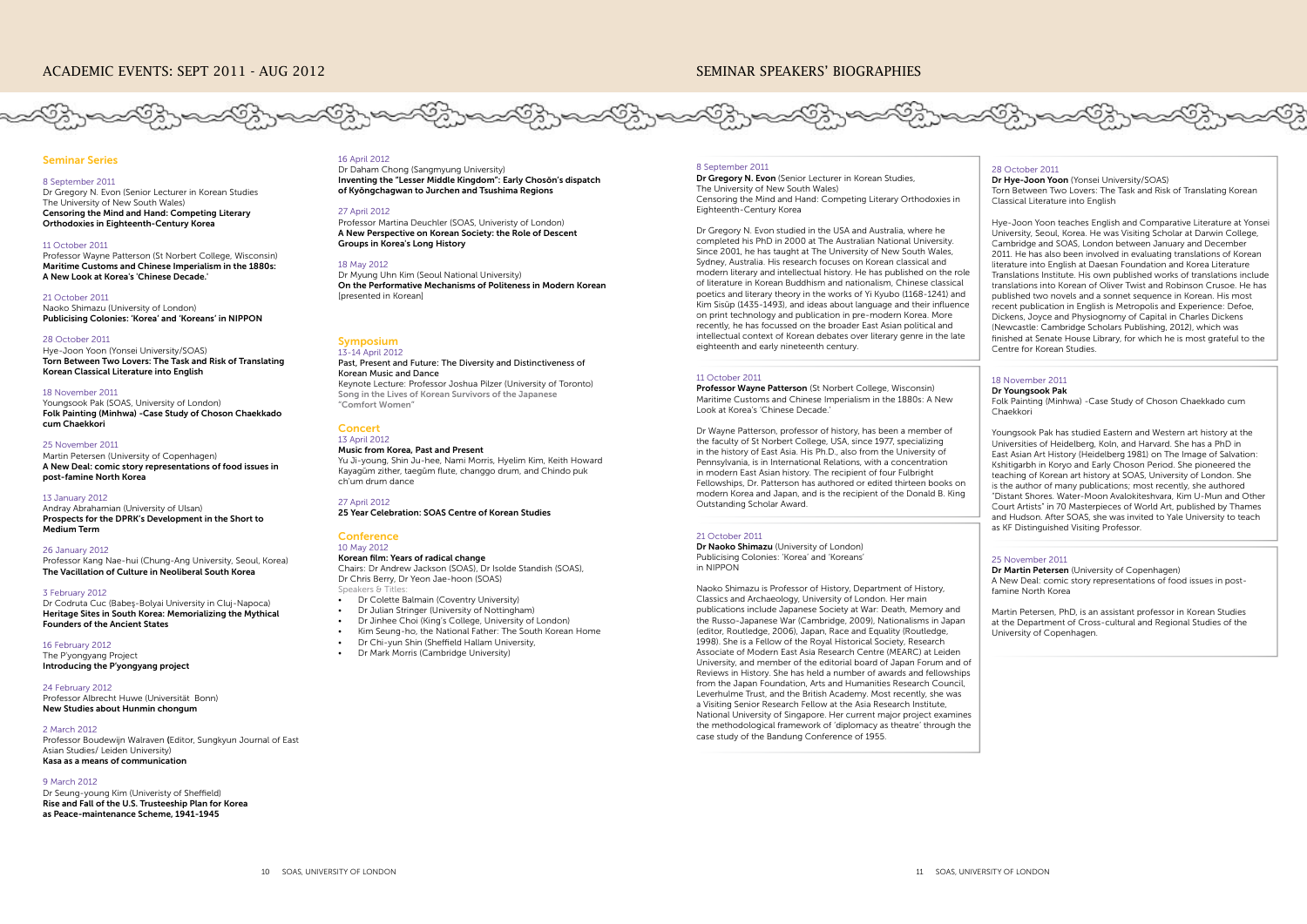#### 13 January 2012

Dr Andray Abrahamian (University of Ulsan) Prospects for the DPRK's Development in the Short to Medium Term

Dr Andray Abrahamian became interested in Korea issues following a trip to the DMZ in 2003. This inspired an MA in International Relations from the University of Sussex. Upon completion, he started pursuing a PhD focusing on Western media and images of North Korea, which he expects to complete in 2012. He spends 7 months a year teaching at the University of Ulsan. He is also an Executive Director at Choson Exchange, a Singapore-based non-profit focusing on educational training in economics, management and finance for young North Koreans.

Andray has published various academic and op-ed articles and been solicited to offer commentary by international news organizations. His academic interests include intercultural relations, postcolonialism, Orientalisms, hegemony and US-East Asian relations. Andray speaks Korean, but not as well as he would like.

#### 26 January 2012

Professor Kang Nae-hui (Chung-Ang University, Seoul, Korea) The Vacillation of Culture in Neoliberal South Korea

Codruta Cuc is Assistant Professor at the Department of Asian Studies at Babeş-Bolyai University in Cluj-Napoca, Romania. She has been in charge of the section of Korean Language and Literature since its creation in 2008. After studying in Japan and South Korea she received her PhD from the Faculty of Letters at Babeş-Bolyai University with a dissertation on East Asian Mirrors. Her academic interests include Korean Daoism, Shamanism, and mythology.

The P'yongyang Project, founded in April of 2009, is a non-profit academic project that pioneers a grassroots and humanistic approach to engaging the Democratic People's Republic of Korea (North Korea). The mission is to forge a new level of academic cooperation and cultural exchange between North Koreans and **Westerners** 

Professor Kang Nae-hui teaches cultural studies in the Department of English and the Graduate Program of Cultural Studies at Chungang University in Seoul. Publisher of the cultural studies journal Munhwa/Kwahak since 1992, he has also been responsible for the Korean edition of Traces, a multi-lingual series of translation and cultural theory. His publications have dealt with such topics as Korean colonial modernity, technologies of writing, the idea of cultural society, knowledge production and education reform, intellectual movements, and neoliberal dominance in South Korea. His published books include Korean culture and 'communism' in the age of neoliberalism (in Korean, 2008); Impacts of Modernities. Traces, Vol. 3 (Co-edited with Thomas Lamarre, 2004); Cultural transformations in South Korea and cultural politics (in Korean, 2003); Power of literature, value of literature (in Korean, 2003). Having finished his second term as chair of the executive committee of Marx Communale, a Marxist intellectuals' organization formed to hold biennial conferences, he is widely active in Korean intellectual and social movements. Currently he is co-chair of Cultural Action, a major social movement organization.

Boudewijn Walraven studied Japanese and Korean language and culture at Leiden University, where presently he is Professor of Korean Studies. Mainly interested in religious practice and cultural history, he is currently working on the contributions of nonprofessional historians to historiography, the ways in which Chosŏn vernacular literature formulated and communicated concepts of the community of the nation, and on the nature of Buddhism in the late Chosŏn period. Boudewijn is an editor of the Sungkyun Journal of East Asian Studies and the online e-journal Korean Histories (www.koreanhistories.org). The latter is part of the Leiden University "History as Social Process" research project of which he is the director

#### 3 February 2012

Dr Codruta Cuc (Babeş-Bolyai University in Cluj-Napoca, Romania) Heritage Sites in South Korea: Memorializing the Mythical Founders of the Ancient States

#### 16 February 2012 The P'yongyang Project Introducing the P'yongyang project

#### 24 February 2012

Professor Albrecht Huwe (Universität Bonn) A 550 years old misunderstanding: The real relationship between Hunmin jeongeum (script) and the old Chinese characters

Professor Albrecht Huwe has been teaching Korean to German translation and interpretation at the University of Bonn, Germany since 1989, and he also serves as head of department. Over the years he has held posts at Berlin and Munich Universities in Germany and at Songgyungwan University in Seoul, South Korea. Albrecht's current research interests include research on Korean culture, society and linguistics. In 2003, he received the Korean President's Culture medal for his services to Korean linguistics.

#### 2 March 2012

Professor Boudewijn Walraven (Editor, Sungkyun Journal of East Asian Studies/ Leiden University) Kasa as a means of communication



(from left to right) Charlotte Horlyck (SOAS), Hyelim Lee (Deputy Manager of arts and culture educationdivision in the Mininstry of Culture, Sports, Tourism), Graham Furniss (SOAS),<br>Seonkyu Bang (Director General of cultur tion Service), Gurharpal Singh (SOAS)

#### 9 March 2012

Dr Seung-young Kim (Univeristy of Sheffield) Rise and Fall of the U.S. Trusteeship Plan for Korea as Peacemaintenance Scheme, 1941-1945

Seung-young Kim teaches international history and politics of Korea and Northeast Asia (the 20th century) in the School of East Asian Studies at University of Sheffield. He joined Sheffield as a Senior Lecturer in September 2011, after working for 8 years in the Dept of Politics at University of Aberdeen. Seung-young received his doctoral degree from the Fletcher School of Law and Diplomacy (Tufts University) and MA degree from Columbia University on international affairs. He has had research affiliations with Harvard University, University of Tokyo, and Keio University in Japan. He published his monograph American Diplomacy and Strategy toward Korea and Northeast Asia, 1882-1950 and After (Palgrave Macmillan) in 2009. Before pursuing his doctoral degree, Seung-young worked as the diplomatic correspondent and UN correspondent for The Chosun Ilbo newspaper in South Korea until 1995.

#### 16 April 2012

Dr Daham Chong (Sangmyung University) Inventing the "Lesser Middle Kingdom": Early Chosŏn's dispatch of Kyŏngchagwan to Jurchen and Tsushima Regions

Dr Daham Chong received his PhD from the department of Korean History at Korea University, with a dissertation that scrutinizes how early Chosŏn ruling elites used traditional knowledge, technology, and science to establish kingship in the fifteenth century. He has worked as an HK research professor for the HK Transnational Humanities program of the Research Center for Comparative History and Culture at Hanyang University, Seoul. Daham is currently an assistant professor at Sangmyung University, Seoul. Recently he has focused on rewriting early Chosŏn history, which has always been highlighted within the nationalist frameworks of South Korean Historiography based on trans-dynastic/national perspectives.

#### 27 April 2012

Professor Martina Deuchler (SOAS, University of London) A New Perspective on Korean Society: the Role of Descent Groups in Korea's Long History

Professor Martina Deuchler is Professorial Research Associate at the SOAS Centre of Korean Studies, where she was professor of Korean Studies between 1991 and 2001. Educated at Harvard University, Martina is the author of many publications including Confucian Gentlemen and Barbarian Envoys: the Opening of Korea, 1875-1885 (1977) and The Confucian Transformation of Korea: a Study of Society and Ideology (1992). In 1995, Martina won the Order of Cultural Merit, and in 2009, she was awarded a Lifetime Achievement Award by the Association for Asian Studies.

#### 18 May 2012

Dr Myung Uhn Kim (Seoul National University) On the Performative Mechanisms of Politeness in Modern Korean

Dr Myung Uhn Kim is a teaching professor in the Faculty of Liberal Education, at Seoul National University. Dr Kim has a PhD in Korean language and specialized in Social Linguistics and Pragmatics from Seoul National University. At present, Dr Kim is visiting scholar at SOAS.

## Korean Delegation

31 October 2011

On 31 October Mr Seonkyu Bang (Director General of the Culture & Art Bureau in the South Korean Mininstry of Culture, Sports, and Tourism), Ms Hyelim Lee (Deputy Manager of the Arts and Culture Education Division in the Mininstry of Culture, Sports, and Tourism), and Ms Ja-hyeon Kim (PR & International Liaison Team Manager of Korea Arts and Culture Education Service) visited SOAS. They were met by Dr Charlotte Horlyck (Dept of History of Art and Archaeology) and were first shown around the Brunei Gallery by Dr John Hollingsworth, whereafter they had tea with Prof Furniss, Professor Singh, and Mr João Silva (External Relations). During the meeting mutual areas of interest were pinpointed and avenues for future collaboration were discussed. The visit concluded with a tour of the SOAS library by Ms Fujiko Kobayashi.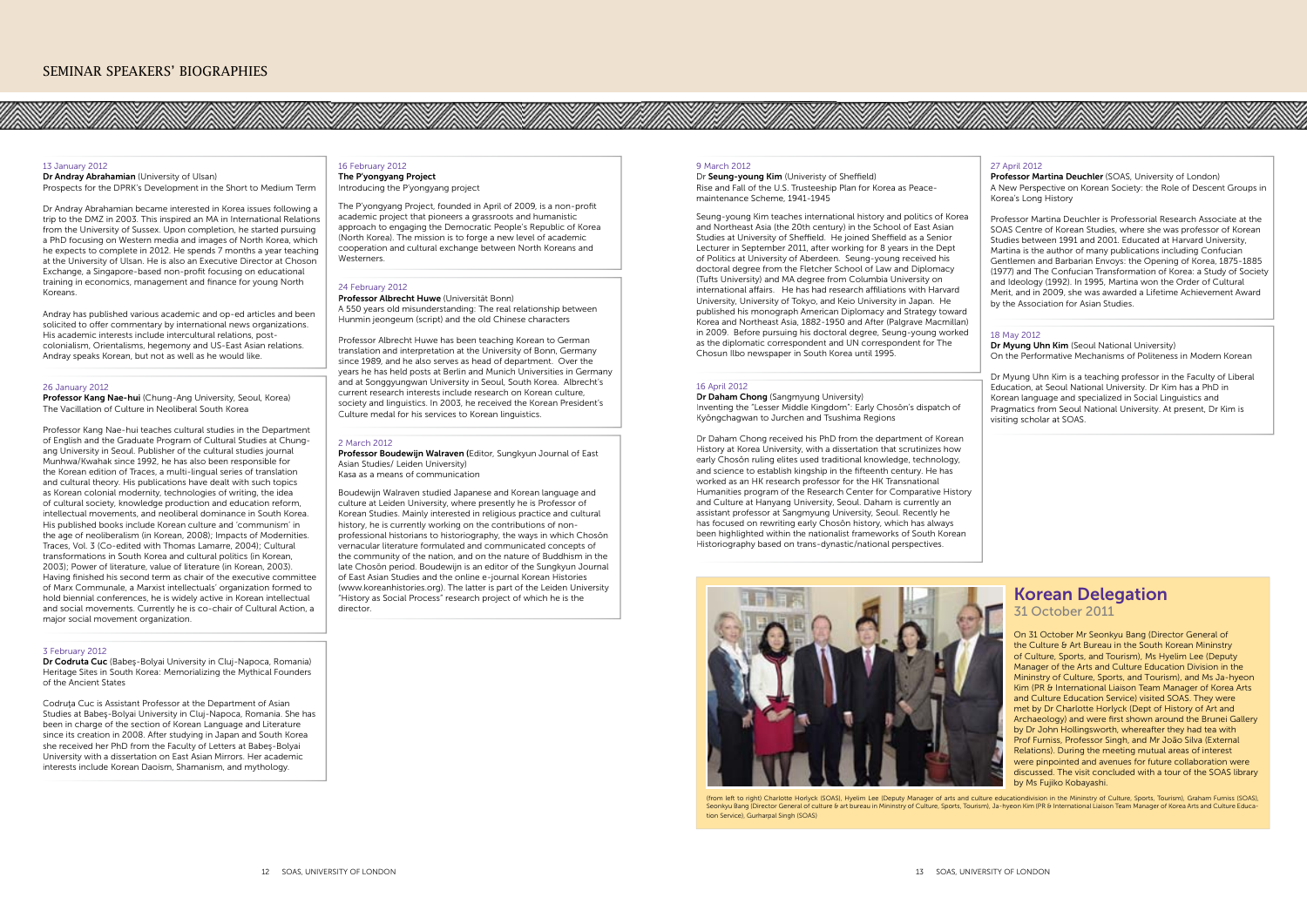

्नमस्त Habari

んにちばがかい

## THIS STATISTICS THROUGH THIS THROUGH THE THIS COMMUNITY OF THE COMMUNITY OF THE

## Symposium: Past, Present and Future: The Diversity and Distinctiveness of Korean Music and Dance

## 13-14 April 2012



Past, Present and Future: The Diversity and Distinctiveness of Korean Music and Dance brought together scholars of Korean music and dance, junior and senior, in an exploration that tracked back to the eighth century and forward to today. Held on 13 and 14 April 2012, scholars came from the UK, USA, Canada, Korea, Taiwan, Austria and Germany. Sessions divided into considerations of vocal music (Juhae Gu, Dorothea Seo, Chan E. Park), SamulNori (Nathan Hesselink, In Suk Kim, Nami Morris, Simon Mills), twentieth century new music (with presentations from Hyunseok Kwon, Gyewon Byeon, Hyelim Kim, Sung-Hee Park), Dance (Chae-hyeon Kim, Keith Howard, Jung Rock Seo, Un Mi Kim), K-pop (Sung Woo Park, Rowan Pease, Hae-kyung Um, Sang-Yeon Sung). The keynote presentation, given by Joshua Pilzer, was on the music of Korean comfort women, and a distinguished presentation was given on the earliest recordings of Korean music by Robert C. Provine (who attended from Washington by Skype!). On the first day, topics within these themes ranged from education, through performance, to trot and p'ansori, from poetry and iconography of ancient lion dances to contemporary dance performances and a consideration of dance notation, and from personal and mediated voices about music's production to a paper on Ulleungdo's musical life. On the second day, presentations ranged from a close focus on the year 1911 and its significance, through music and cultural nationalism, composition, songs in recent history, K-pop production, Korean popular songs in China and Taiwan, to hip-hop. In addition to the formal academic papers, participants enjoyed a workshop presentation on the dance salp'uri and a concert featuring the Chindo drum dance and music for kayagŭm zither and taegŭm flute. Eighty people attended the symposium, a number which doubled for the concert. Working papers from the symposium are currently being edited and will shortly be put on the website of the Centre of Korean Studies at SOAS.

#### Keith Howard

## Concert:

# Music from Korea, Past and Present 13 April 2012



Music from Korea, Past and Present was a concert given in the Brunei Gallery Lecture Theatre on 13 April by the distinguished Jiyoung Yoo (kayagŭm), Joohee Shin (taegŭm) and Nami Morris (puk), with Keith Howard and Hyelim Kim adding janggo drum accompaniment. The concert divided into two halves, the first concentrating on music from the tradition and the second on new compositions. Five composers were featured, Byungki Hwang (b.1936) for his piece Ch'unsŏl/Spring Snow, the late Yi Sanggyu (1944-2010) for his Taenamu sori/Sound of Bamboo, Yi Haeshik (b.1943) for his immensely complex Hŭktam/Mud Wall, Song of the West Wind by Ariya, and the premiere of a new composition by Gyewon Byeon (who attended the concert and gave a paper in the symposium Past, Present and Future). Dr Byeon's piece was given in a larger version a week later at a concert held at the Korean Cultural Centre near Trafalgar Square. Song of the West Wind was particularly striking for its use of a pre-recorded electronic track that provided a backing for the solo flute. The offerings from the traditional repertoire ranged from the celebrated solo flute piece Ch'ŏnsonggok through an excerpt of the literati suite Yŏngsan hoesang, to two melodicinstrument-plus-drum-accompaniment sanjo renditions and a lively presentation of the folk drum dance from the southwest, Chindo puk ch'um. The latter, given by Nami Morris, was in the tradition of the shaman and dancer Pak Pyŏngch'ŏn, while one of the sanjo renditions traces back to the brother of Pak's grandfather, Pak Chonggi. The other sanjo, for kayagŭm has a longer legacy, while the literati suite has its roots perhaps in the fifteenth century (based on the earliest surviving score).

## Keith Howard

# Conference: Korean film: Years of radical change



10 May 2012 South Korea has had a long established cinematic tradition and the past twenty five years in particular have seen some radical shifts in South Korean film. From the 1980's and 1990's 'New Wave' of Korean directors to the big budget 'Planet Hallyuwood' blockbusters of the early noughties, Korean cinema has always been vibrant and has always provided its fair share of controversy.

> In this one day workshop organised by the Centre for Korean Studies at Vernon Square on Thursday 10<sup>th</sup> May 2012, five senior scholars from British Universities critically examined some of the most important issues in Korean Cinema.

> In the morning session, Dr Colette Balmain of Kingston University showed how directors of recent South Korean horror film have used the conventions of the horror genre to articulate the female experience through the female voice. Dr Julian Stringer of Nottingham University focused on a neglected aspect of South Korean film and provided an in-depth analysis of the development of sound in South Korean cinematic production. Dr Jinhee Choi of King's College, University of London looked at the contributions of a key figure from the golden age of 1960's South Korean cinema, Kim Seung-ho.

In the afternoon session, Dr Chi-yun Shin from Sheffield Hallam University, presented: 'Cosmopolitanism in the Films of EJ-Yong,' and argues that EJ Yong's work is critical of parochial nationalism. In the final paper of the day, Dr Mark Morris of Cambridge University investigated recent cinematic representations of the Joseonjok, the ethnic Korean communities of Manchuria, focussing on the work of director Jang Ryul/Zhang Lu.

The sessions were chaired by Professor Chris Berry of Goldsmith's College, University of London and Dr Isolde Standish from the Centre for Media and Film Studies, and the event was formally closed by Dr Jaehoon Yeon. This is the first time that a workshop dedicated to Korean film had been organised at SOAS; the event was well attended and should provide an important foundation on which to build future Korean film related events.

Andrew Jackson

This three day conference was held from 16-18 February 2012 at SOAS and organised by Griseldis Kirsch. As part of a consortium of African and Asian Studies (CAAS), it was this year that SOAS hosted the conference and hence most of the participants came from CAAS institutions. The conference attracted academic interest not just from the participating institutions; in the end, over 40 participants from seven different nations were hosted. Consequently, the conference ran in two parallel sessions over two of the three days and all attracted large audiences. Rather than a small symposium, we were able to make this a big and international event.

All of the panels were well visited and discussions were lively and fruitful. The speakers mostly engaged in case studies of how 'difference' was appropriated when familiarity and cultural proximity also played a vital part. Researchers came from different fields of study and looked at different regions, but all of them looked at either Asia, Africa or the Middle East, but with a distinct emphasis on the Middle East and Japan. As the conference was multidisciplinary, the aspects in the discussion did not just include questions regarding the papers, but added to the academic debate as sometimes theoretical concepts were highlighted. The papers were put in panels along regions, rather than thematic similarities so that audiences with interest in a particular region, but also those interested in a particular genre could attend. The rooms in which the sections were held were not far apart, so that anyone interested could easily move between the sections. The keynote speech was given by Dr Dolores Martinez (SOAS), who introduced the theme by looking at various representations of difference in Western and Japanese film.

The conference was sponsored by the British Academy, the Great Britain Sasakawa Foundation and the Faculty of Languages and Cultures.

Griseldis Kirsch

Making a Difference: Representing/Constructing the Other in Asian/ African Media, Cinema and Languages February 2012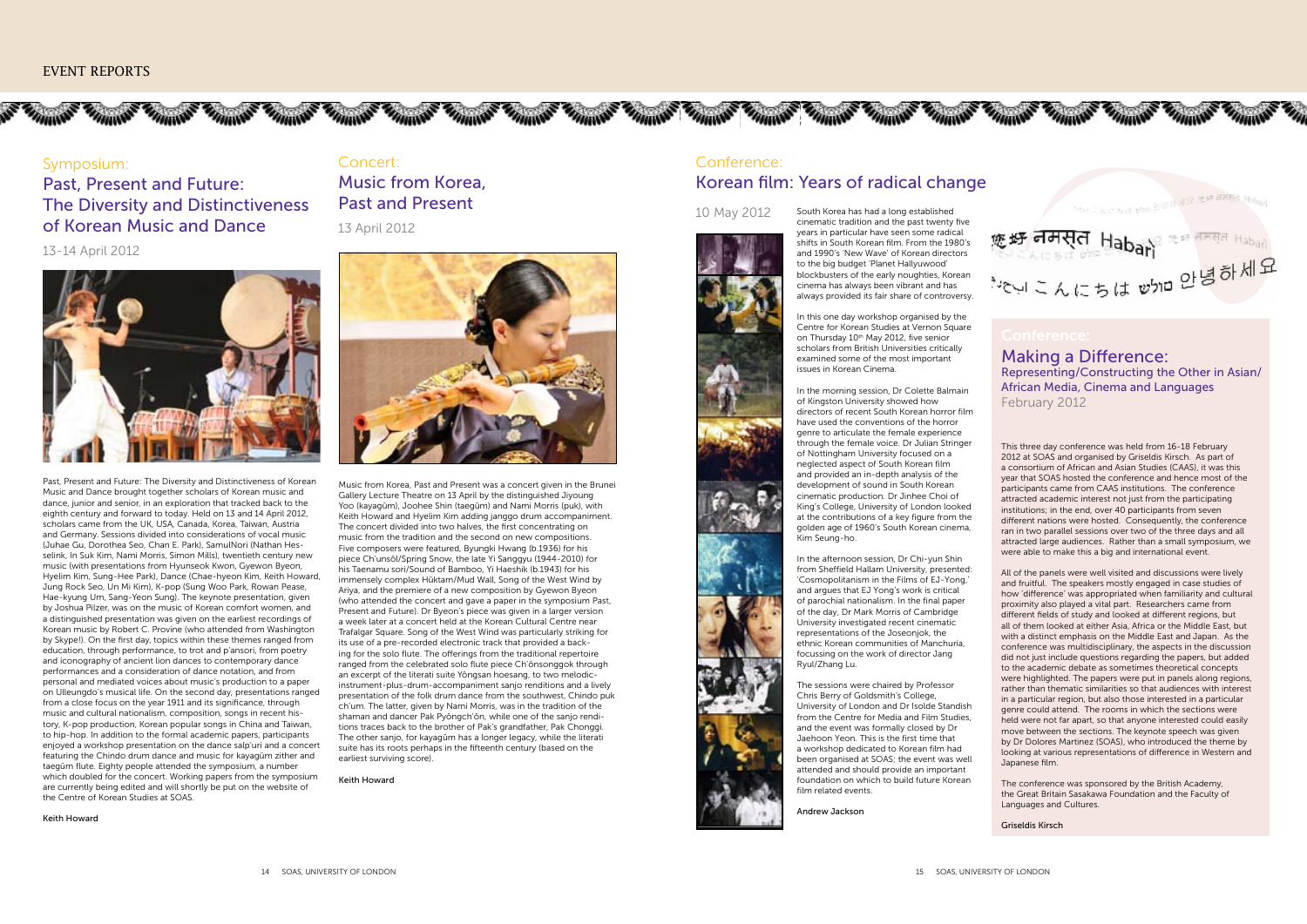

#### Professorial Research Associate

Professor Martina DEUCHLER BA(LEIDEN) PHD(HARVARD)

#### Research Associates

Dr Lucien BROWN MA PHD(SOAS)

Dr James HOARE PHD(SOAS)

Dr Youngsook PAK BA(EWHA PHD(HEIDELBERG)

Post Doctoral Associate

Dr Rock Seo JUNG MA(KOREAN NATIONAL) PHD(SOAS)

#### Visiting Scholars

Professor Ra HEEDUK **PHD(YONSEI)** Chosun University 1 February 2012 - 31 January 2013

Professor Mansu KIM BA MA PHD(SEOUL NATIONAL) Inha University 1 March 2011 - 28 February 2012

Professor Myoung-in KIM BA(SEOUL) MA PHD(INHA) Inha University 1 September 2011 - 29 February 2012

Professor Myung Uhn KIM BA MA PHD(SEOUL) Seoul Naional University 15 August 2011 - 14 August 2012

#### Dr Youngmi LEE

BA MA(EWHA WOMENS) PHD(BOSTON) Hanyang Women's University 1 September 2011 - 29 February 2012

Dr Hun Bong PARK BA(HANKUK) MA(NEW YORK) PHD(DURHAM) 27 February 2012 - 26 February 2013

Professor Byung Woo SOHN BA MA PHD(SEOUL NATIONAL) Chungnam National University 27 February 2012 - 26 February 2013

Professor Hye-Joon YOON BA(HANKUK) MA(SEOUL) PHD(NEW YORK) Yonsei University 1 January 2011 - 31 December 2011

Dr J E HOARE Department of the Languages and Cultures of Japan and Korea Research Associate

Jim Hoare again taught the course on "The Other Korea: North Korea since 1945". There were 17 students this year. In October 2010, he led the first group from the Political Tours travel agency to North Korea; an account of the visit has appeared in the Transactions of the Korea Branch Royal Asiatic Society. On the same trip, he took part in a conference at the Seoul Museum of History on the theme of "When Jeongdong met the World: Jeongdong in 1900" and has been closely involved in the acquisition of materials and planning for a special exhibition on this theme, to be held in autumn 2012, which will mark the 10th anniversary of the museum's establishment.

He continued to write on the two Koreas for the Annual Register and is an editor and contributor to the yearbook on Korea published by Brill. The Historical Dictionary of the Democratic People's Republic of Korea will appear in July/August 2012. Following the death of Kim Jong Il in December 2011, he made numerous radio and television appearances, including an overnight eighthour stint on BBC World Television News on the day of the funeral. A collection of Critical Readings on the Korean Peninsula (Brill) should appear by the end of the year, and the Historical Dictionary of the Republic of Korea (Scarecrow) early in 2013.



are and Susan Pares, Panmunjom October 2012.



Xi CHEN

A Comparative study of speech act performance between Korean speakers and Chinese Learners of Korean Supervisor: Dr. Jaehoon Yeon

#### Andrew JACKSON -- Completed

The impact of the fifth-columnists on the Musillan rebellion of 1728 Supervisor:Dr Anders KARLSSON

Member of Advisory Board of Kojŏnhak yon'gu (Korean Journal of Classical Studies), .<br>The Academy of Korean Studies.

Sang Pil JIN A study of late Joseon Neutralisation (1882-1907) Supervisor: Dr Anders KARLSSON

#### Youkyung JU

Typological Universals of Relative Clauses with reference to Korean as a Foreign Language Supervisor: Dr Jaehoon YEON

#### Bokyoung KIM

A Study on Korean monolingual learners' dictionary for learners Supervisor: Dr Jaehoon YEON

#### Inhyea KIM

Preservation and development of Korean Folk Music during Japanese Colonial Rule Supervisor: Dr Anders KARLSSON

#### Kyeong-Soo KIM

A Study of Translational Naturalization of Korean Literature into English Supervisor: Dr Grace KOH

Yoon Jeong LEE The discourse on eugenics in Colonial Korea Supervisor: Dr Anders KARLSSON

#### Jung-Taek LEE The Birth of Modern Fashion in Korea: Sartorial Transition of Hanbok and Yangbok and Colonial Modernity of Dress Culture 1876-1945 Supervisor: Dr Charlotte HORLYCK

Spas RANGELOV -- Completed The grammar and usage of Korean particles Supervisor: Dr Jaehoon YEON

#### Karin Joy Warch

Humor in 18th century Korean Art: Causes, Expressions, and Interpretations Supervisor: Dr Charlotte HORLYCK

#### Marie-Laure Verdier

In good faith? The South Korean Christian Response to the Humanitarian Crisis in North Korea Supervisor: Dr Anders KARLSSON

### Kamila Niekoreaniec

Traditional family ceremonies in the royal court of the Confucian Joseon Korea Supervisor: Dr Anders KARLSSON

#### Sarah Son

From heroes to underclass: the cooling of South Korean policy provisions for North Korean defectors in the post-democracy era Supervisor: Dr Anders KARLSSON

#### Deborah Smith

Agency, history, and reality (hyŏnsil) in contemporary Korean literature Supervisor: Dr Grace KOH

#### Professor Youngsook PAK Former Chairman of the Centre of Korean Studies, Emerita SOAS KF Distinguished Visiting Professor Yale University (2007-2008), GC CUNY Visiting Professor (2012)

Youngsook Pak was invited this semester to teach as Professor of Korean Art History at the Graduate Center, City University of New York. She is continuously working on her conference volume on Esoteric Buddhism and Buddhist art which she organized at Yale, and which is to be published soon. A conference paper on "Koryŏ (918–1392) and Liao(907–1125) Relations in the Tenth– Eleventh Centuries: Impact on Buddhist Culture" will be published this year in a volume edited by Wu Hung: China: The Tenth Century and Beyond.

#### **TALKS**

Art in Translation, University of Edinburgh, (27-29 November 2011) Paper on "Chaekkori – a Chosŏn Conundrum"

Harvard Workshop of Korean Art History (10 February, 2012) as Commentator

Buddhist Art Forum. (11-14 April 2012) The Courtauld Institute of Art, University of London

Paper on "Blazing Light. Calamity Solving Images in Medieval Koryŏ"

International Editorial Board Member:

Journal of Art and Archaeology, National Museum of Korea

Seoul Journal of Korean Studies, The Kyujanggak Institute for Korean Studies,Seoul National University.

#### PUBLICATIONS

Article: "Han'guk kojŏnhak hwalsŏnghwa pan'an" (Thoughts on improving the study of the pre-modern period in Korean studies) in Kojŏnhak yon'gu Vol. 1 (2012).





'Moonlight' by Korean artist Ki Chang Kim

# GIFTS OF RECOGNITION

## Modern and Contemporary Art from the SOAS Collections

Brunei Gallery: 11 July - 22 Sept 2012 SOAS, University of London

Gifts of Recognition was an exhibition drawing upon the School's remarkably rich but little known artistic collection. Concentrating on modern and contemporary art, it displays a selection of gifts and donations to the School, and constitutes a further stage in the Treasures of SOAS Project, designed to display and research the SOAS collections.

The exhibits included modern Japanese calligraphy, modern and contemporary Chinese paintings, including one by the famous Huang Junbi, and a remarkable "Moonlight" by the Korean Ki Chang Kim. Among a wealth of material from South East Asia, two striking paintings by Min Wae Aung will be exhibited, while South Asia will be represented by such father figures of modern Indian, Bengali and Pakistani art as Jamini Roy, Bashir Mirza and Jamil Naqsh.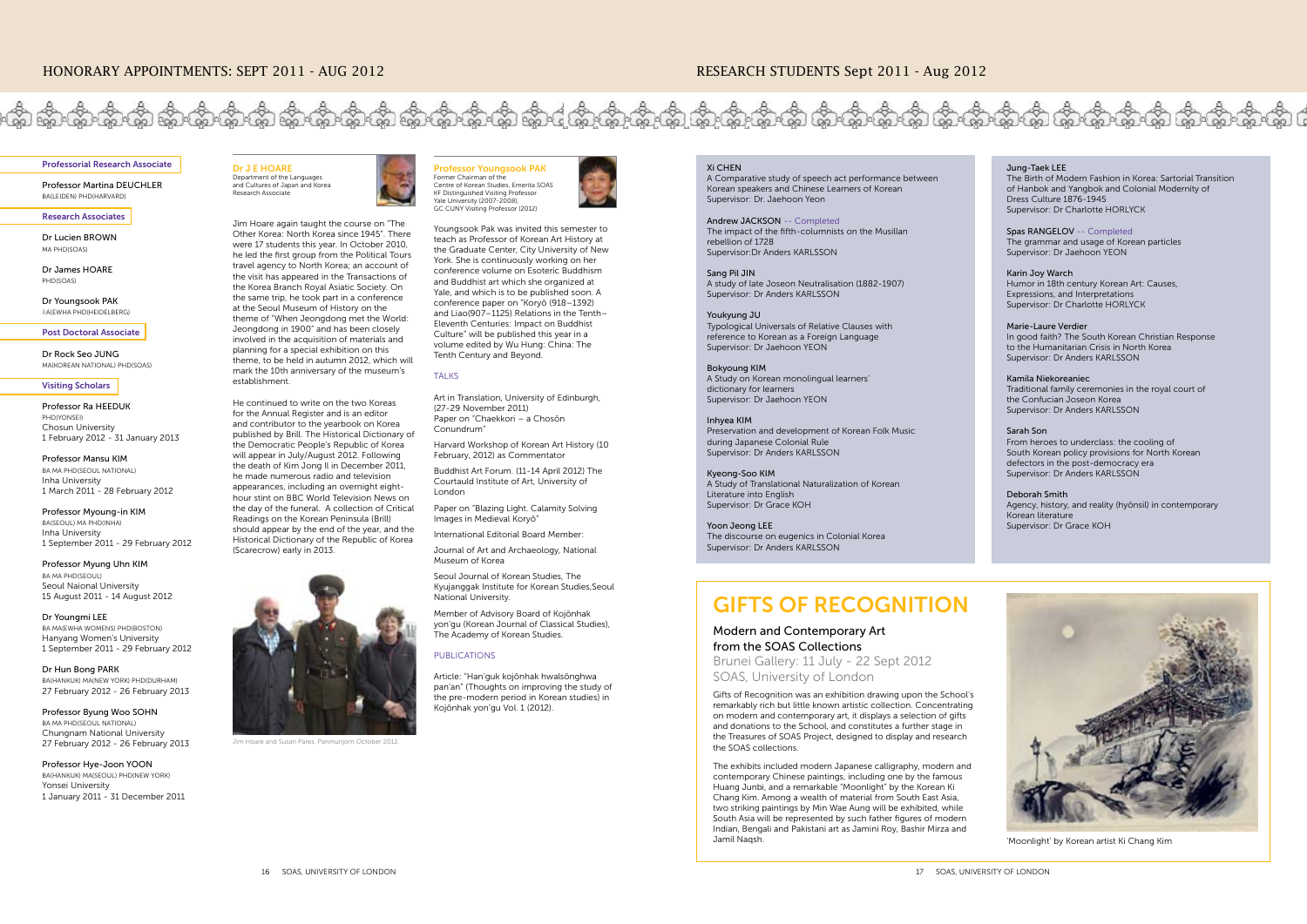

# RESEARCH AND ENTERPRISE

## SOAS Enterprise Office Hyundai Capital UK

A group of senior managers from Hyundai Capital UK came to SOAS in September for a one-day Korea briefing which was delivered by Grace Koh and Anders Karlsson. A new UK-based joint venture for financing Hyundai and Kia vehicles through franchised dealerships meant the Hyundai team needed to become familiar with Korean customs and culture in order to liaise effectively with their new partners.

Feedback following the session was very positive and the team told us the briefing helped them to "manage expectations and enhance communication with our Korean counterparts, which is essential in a work place. We very much enjoyed learning about the social and cultural history of Korea and its recent developments. This helps us to understand the beliefs and values of Korean people, which will be useful in building rapport and strengthening relationships with our Korean counterparts. Dr. Anders Karlsson is very knowledgeable on the subject and was able to point out a lot of interesting facts, which we found very fascinating."

The CKS is on Facebook! Its a great way for you to hear about our activities.

The Enterprise Office was also called on to provide a 2-day briefing for the new Swedish Ambassador to Pyongyang. Karl-Olof Andersson attended a 2-day programme in June which was delivered by Keith Howard, Anders Karlsson, Owen Miller and Aidan Foster-Carter. The sessions were designed to provide the Ambassador with a thorough background on the historical, political and cultural context of North Korea. The Swedish Ministry of Foreign Affairs have been sending their Ambassadors to SOAS for pre-posting briefings for nearly 20 years with around 8 diplomats coming each year.



The CKS is the forum for all Korean-based research activities at SOAS, University of London. The principal role of the Centre is to promote, coordinate and disseminate information relating to, the academic study of Koran across the disciplines and to act as a resource for academic, governmental, non-governmental and business constituencies with an interest in Korea.

If you would like to recieve information about the Centre's activities and research news, send an email with your name to centres@soas.ac.uk

Please put 'CKS email distribution list' in the subject header.

The CKS hosts a comprehensive programme of high quality and well respected interdisciplinary activities including the weekly public seminars, international conferences, performances, film screenings, closed working groups, workshops and receptions.

Details of the events are available at: www.soas.ac.uk/koreanstudies/events

# Connect with Us! CENTRE OF KOREAN STUDIES

You can download the current, and past, editions of the CKS Annual Review from: www.soas.ac.uk/koreanstudies/annual-review



www.facebook.com/Korea.SOAS

Add/Follow us, and stay connected to the Centre.



## About Us

**CKS** 

## Our Events

# Keep Updated

# CKS Annual Review

# Find us on Facebook



www.facebook.com/Centres.SOAS

twitter.com/soascentres

Regional Centres on Social Media The Centres & Programmes, the hub for 7 regional Centres at SOAS, is on Facebook and Twitter. Add/follow us and stay up-to-date with our activites.

# ADD US / LIKE US / SHARE OUR PAGE / STAY UP TO DATE JOIN THE REGIONAL CENTRES COMMUNITY ONLINE

Editorial: Jane Savory Design: Rahima Begum Listings: Dorinne Tin Ming Kaw Produced by: Centres and Programmes Office, SOAS Printed by: SOAS Print Room

The Centres & Programmes Office is part of the Research and Enterprise Office (REO). This directorate at SOAS works across the School to secure external funding and income, to support research excellence and to facilitate knowledge transfer.

Research and Enterprise activities are central to SOAS' mission. Not only do they enhance teaching and learning, they are also a crucial part of the services that we provide to the world around us. Research establishes new knowledge which extends the frontiers of human understanding and informs and sharpens scholarly debate. When this knowledge is transferred externally it shapes the policy and practice of governments, businesses, NGOs and informs the wider community.

The Research and Enterprise Office (REO) at SOAS works across the School to secure external funding and income, to support research excellence and to facilitate knowledge transfer.

www.soas.ac.uk/reo

## SOAS Enterprise

Building relations between SOAS academics, businesses, government and the wider community and enabling them to access the School's unique knowledge and expertise about Asia, Africa and the Middle East.

If you would like further information about enterprise activity at SOAS contact: Louise Roberts, Enterprise Manager

- Tel: +44 (0)20 7898 4837
- • Email:enterprise@soas.ac.uk
- www.soas.ac.uk/enterprise

## Research Office

Identifying funding opportunities, supporting SOAS academics applying for research grants and ensuring effective management of awards

If you would like further information about research at SOAS contact: the Research Manager

- Tel: +44 (0)20 7898 4021
- Email: research@soas.ac.uk
- www.soas.ac.uk/researchoffice